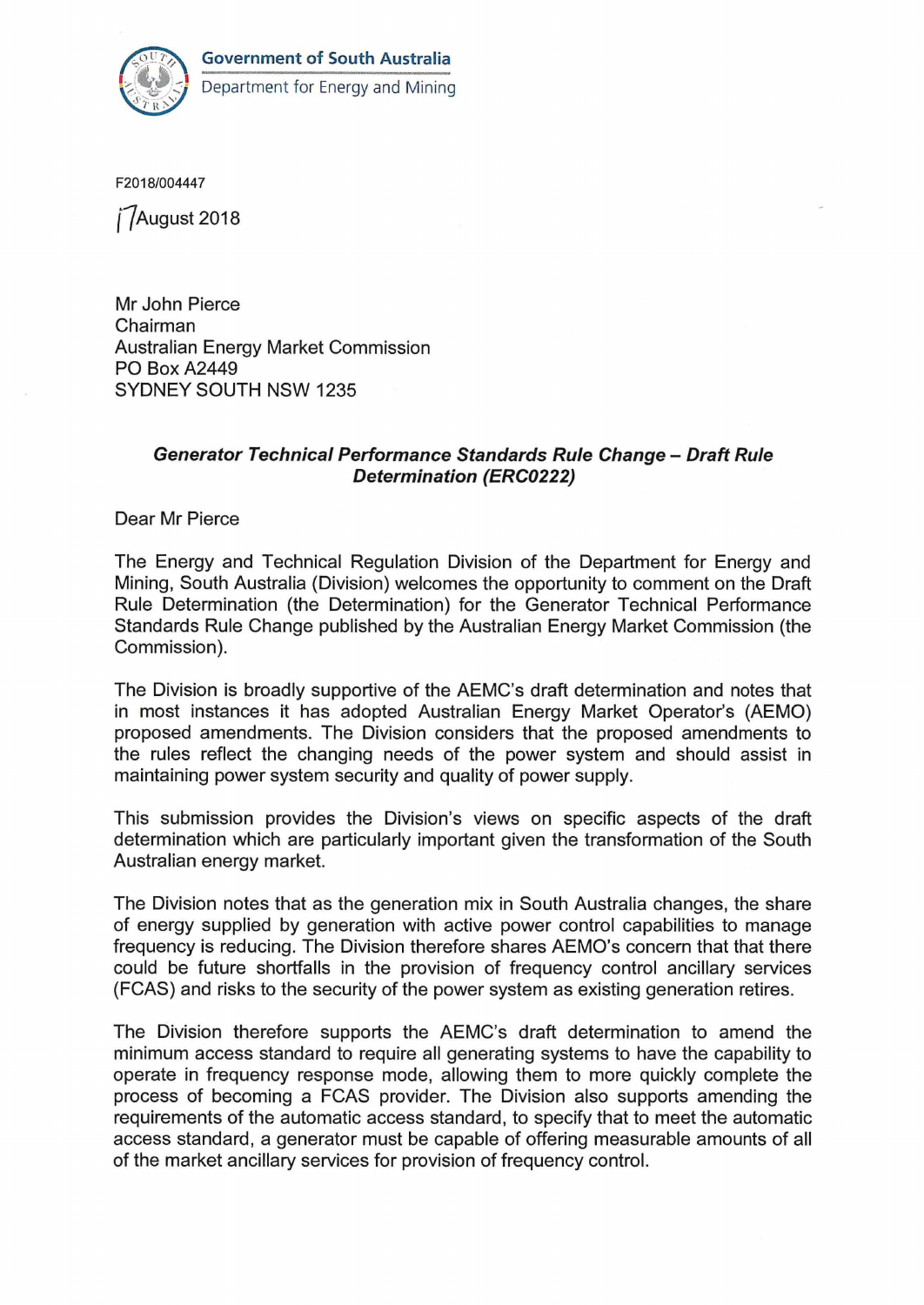The Division also supports the proposed requirement for all scheduled and semischeduled generating systems to have automatic generation control capability. Having greater numbers of generators possess this capability is likely to assist in maintaining frequency within the normal operating band and may be used to support system security in the future.

In regards to system strength, the Division notes that AEMO had proposed that generators are capable of continuous uninterrupted operation for a short circuit ratio of 3.0 at the connection point. AEMO also proposed that AEMO and the network service provider would have the ability to negotiate a lower short circuit ratio where appropriate.

AEMO proposed this as they consider the Managing power system fault levels rule does not allow network service providers to require capability from a generating system to make efficient use of the available system strength.

The Division notes that the AEMC has determined not to make this amendment as it considers the framework created by the Managing power system fault levels rule is likely to be sufficient to address the risks to power system from reductions in system strength.

The experience in South Australia, where AEMO has declared a Network Support and Control Ancillary Services gap in relation to system strength, has been that there are significant challenges in the NSP being able to address system strength issues quickly and at a reasonable cost. The Division also notes that the costs faced by the NSP are directly passed on to consumers.

The AEMC notes that matters relating to the coordination of generation and efficient use of and investment in network capacity are being considered as part of the AEMC's Coordination of generation and transmission investment review, and that such issues could be considered as part of that review. The Division, however, considers that as there are already issues with system strength appearing in the network and that there is a significant amount of new generation seeking connection it would seem an appropriate opportunity to have new generation contribute to addressing system strength issues. This would be preferable approach to proactively manage system strength, instead of leaving it to NSPs to manage after system strength issues appear on their network.

The Division therefore supports AEMO's proposal that generators are capable of continuous and uninterrupted operation for a short circuit ration of 3.0 at the connection point. The Division notes that in principal this is the approach that the Essential Services Commission of South Australia has adopted to address system strength through its technical licence conditions for electricity generators and considers such an approach should be adopted in the National Electricity Rules.

The Division supports the proposed amendments to the negotiating process for connections and considers that they will improve clarity of the negotiating process and better support the maintenance of power system security.